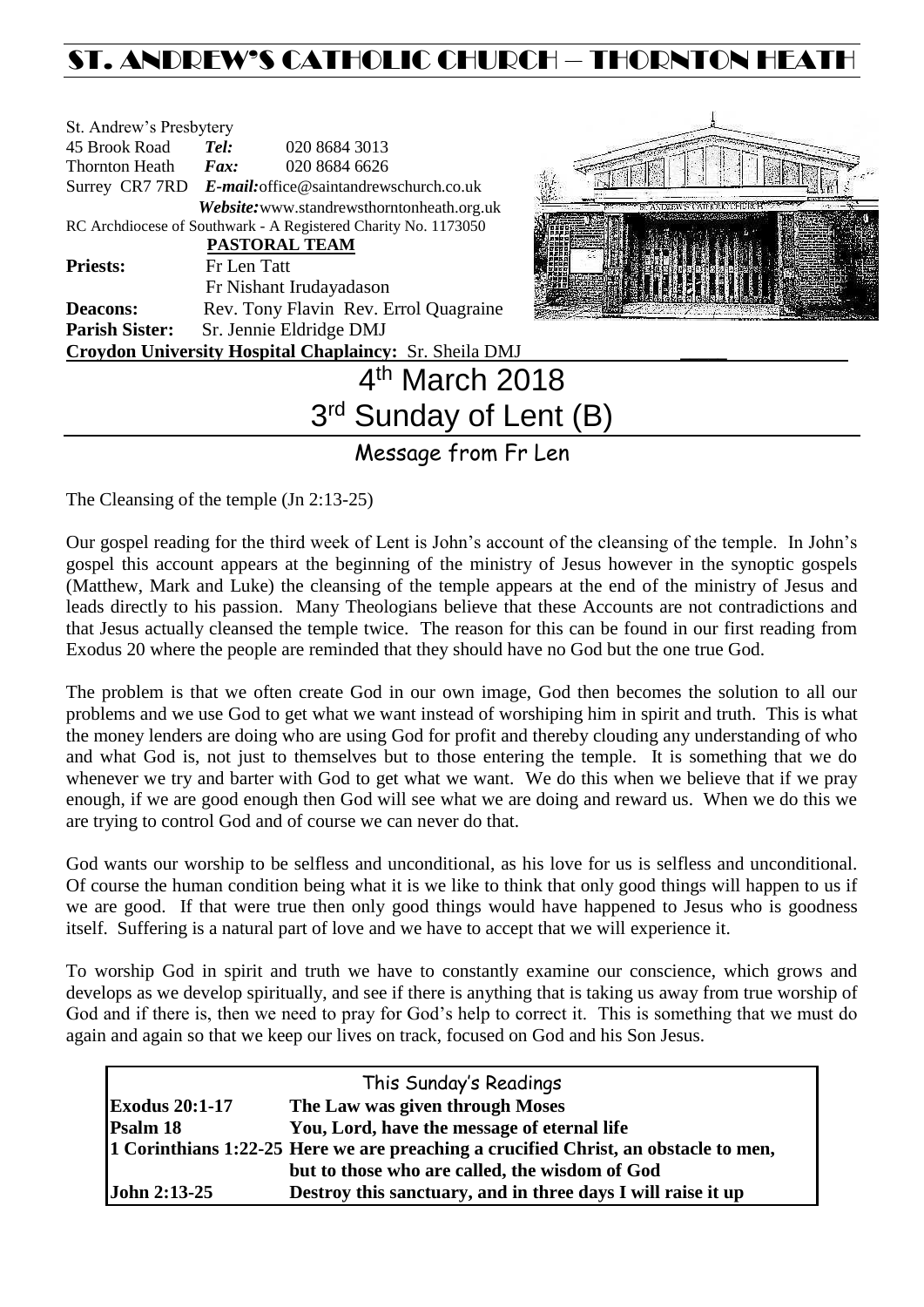# Diary for the Week

| Sunday 4 <sup>th</sup> March                     |                                      | 6.00pm (Saturday) First Mass of Sunday                      | Glenda McGrath RIP                                        |
|--------------------------------------------------|--------------------------------------|-------------------------------------------------------------|-----------------------------------------------------------|
| $3^{rd}$ Sunday of Lent                          |                                      |                                                             |                                                           |
| (B)                                              | 9.30am                               | Mass                                                        | <b>Hayfron Family</b>                                     |
|                                                  | 11.30am                              | <b>Mass</b>                                                 | Parishioners                                              |
|                                                  | 5.00pm                               | <b>Rosary</b>                                               |                                                           |
|                                                  | $5.15 - 5.45$ pm                     | <b>Exposition and Benediction</b>                           |                                                           |
|                                                  | 6.00 <sub>pm</sub>                   | <b>Mass</b>                                                 | Harry Jarvis RIP (Anniv)                                  |
|                                                  | $7.00 - 9.00$ pm                     | <b>Charismatic Prayer Group</b>                             |                                                           |
| Monday 5 <sup>th</sup> March                     | 7.30am                               | <b>Mass</b>                                                 | Brigid Furey RIP (Anniv)                                  |
| Lev 19:1-2, 11-18                                | 10.00am                              | <b>Mass</b>                                                 | <b>Annie Mary Samuels RIP</b>                             |
| Mt 25:31-46                                      | 7.00pm                               | <b>Adoration of the Blessed</b>                             |                                                           |
|                                                  |                                      | <b>Sacrament</b>                                            |                                                           |
|                                                  | $7.00 - 8.00$ pm                     | <b>Parish Surgery</b>                                       | "Frank"                                                   |
| Tuesday 6 <sup>th</sup> March<br>Dan 3:25, 34-43 | 7.30am<br>10.00am                    | <b>Mass</b><br><b>Mass</b>                                  |                                                           |
| Mt 18:21-35                                      |                                      | R.C.I.C. (hall)                                             | Theresa Adgei-Mensah RIP                                  |
|                                                  | 6.30pm<br>7.45pm                     | R.C.I.A. (hall)                                             |                                                           |
| Wednesday 7 <sup>th</sup> March                  | 7.30am                               | <b>Mass</b>                                                 | Adrian Gladwin Freeman RIP                                |
| SS Perpetua & Felicity                           | 10.00am                              | <b>Mass followed by Stations</b>                            | Ruby D'Souza RIP (Anniv)                                  |
| Deut 4:1. 5. 9                                   |                                      | of the Cross                                                |                                                           |
| Mt 5:17-19                                       | 2.00 <sub>pm</sub>                   | <b>Active Retirement Group</b>                              |                                                           |
|                                                  | 6.00pm                               | <b>Lectio Divina Group (hall)</b>                           |                                                           |
|                                                  | 7.30pm                               | <b>Legion of Mary (hall)</b>                                |                                                           |
| Thursday 8 <sup>th</sup> March                   | 7.30am                               | Mass                                                        | G.K.G. Fernandes                                          |
| St John of God                                   | 10.00am                              | Mass                                                        | C.D. Costa                                                |
| Jer 7:23-28                                      | 7.00pm                               | Lent Talk (hall)                                            |                                                           |
| Lk 11:14-23                                      | 8.00pm                               | <b>Baptism Course (Convent)</b>                             |                                                           |
| Friday 9 <sup>th</sup> March                     | 6.30am                               | <b>Mass</b>                                                 | <b>Margaret Moriarty RIP</b>                              |
| <b>St Frances of Rome</b>                        | 10.00am                              | <b>Mass followed by Stations</b>                            | Mrs Lucia Daye                                            |
| Hos 14:1-10                                      |                                      | of the Cross                                                |                                                           |
| Mt 12:28-34                                      | 7.00pm                               | <b>Liturgy Group meeting</b>                                |                                                           |
|                                                  | 8.00pm                               | <b>Stations of the Cross</b>                                |                                                           |
| Saturday 10 <sup>th</sup> March                  | 9.30am                               | <b>Mass</b>                                                 | <b>Holy Souls</b>                                         |
| $H$ os 6:1-6                                     | $9.50 - 11.15$ am                    | <b>First Holy Communion</b>                                 |                                                           |
| Lk 18:9-14                                       | $10.00 - 10.30$ am                   | <b>Confessions</b>                                          |                                                           |
|                                                  | $12 - 1.30$ pm                       | <b>Altar Server Training</b>                                |                                                           |
|                                                  | $3.00 - 4.00$ pm<br>$5.00 - 5.30$ pm | <b>Children's Stations (rehearsal</b><br><b>Confessions</b> |                                                           |
|                                                  | 6.00 <sub>pm</sub>                   | <b>First Mass of Sunday</b>                                 | Ivan D'Cruz RIP                                           |
| Sunday $11^{th}$ March                           | 9.30am                               | <b>Mass</b>                                                 | <b>Holy Souls</b>                                         |
| $4th$ Sunday of Lent                             | 11.30am                              | Mass                                                        | Parishioners                                              |
| (B)                                              | $4.00 - 5.45$ pm                     | <b>Confirmation Session</b>                                 |                                                           |
| Mother's Day                                     | 5.00pm                               | <b>Rosary</b>                                               |                                                           |
|                                                  | $5.15 - 5.45$ pm                     | <b>Exposition and Benediction</b>                           |                                                           |
|                                                  | 6.00 <sub>pm</sub>                   | Mass                                                        | Roque & Ana Rita Fernandes RIP                            |
|                                                  | $7.00 - 9.00$ pm                     | <b>Charismatic Prayer Group</b>                             |                                                           |
|                                                  |                                      |                                                             |                                                           |
|                                                  |                                      | <b>Money Matters</b>                                        |                                                           |
|                                                  | <b>Collection Last Sunday</b>        |                                                             | £1,080.32 $(\text{\textsterling}1.08 \text{ per person})$ |
|                                                  | Payment by Standing Order            |                                                             | £ 761.00                                                  |
|                                                  | Total offertory                      |                                                             | £1,841.32                                                 |
|                                                  |                                      | Thank you for your generosity                               |                                                           |
| Altar Servers                                    |                                      |                                                             | Church Cleaners                                           |
| This week<br>Team 2                              |                                      |                                                             | This week Judie's Crew                                    |
|                                                  |                                      |                                                             |                                                           |
| Team 3<br>Next week                              |                                      |                                                             | Next week Fifi's Group                                    |

I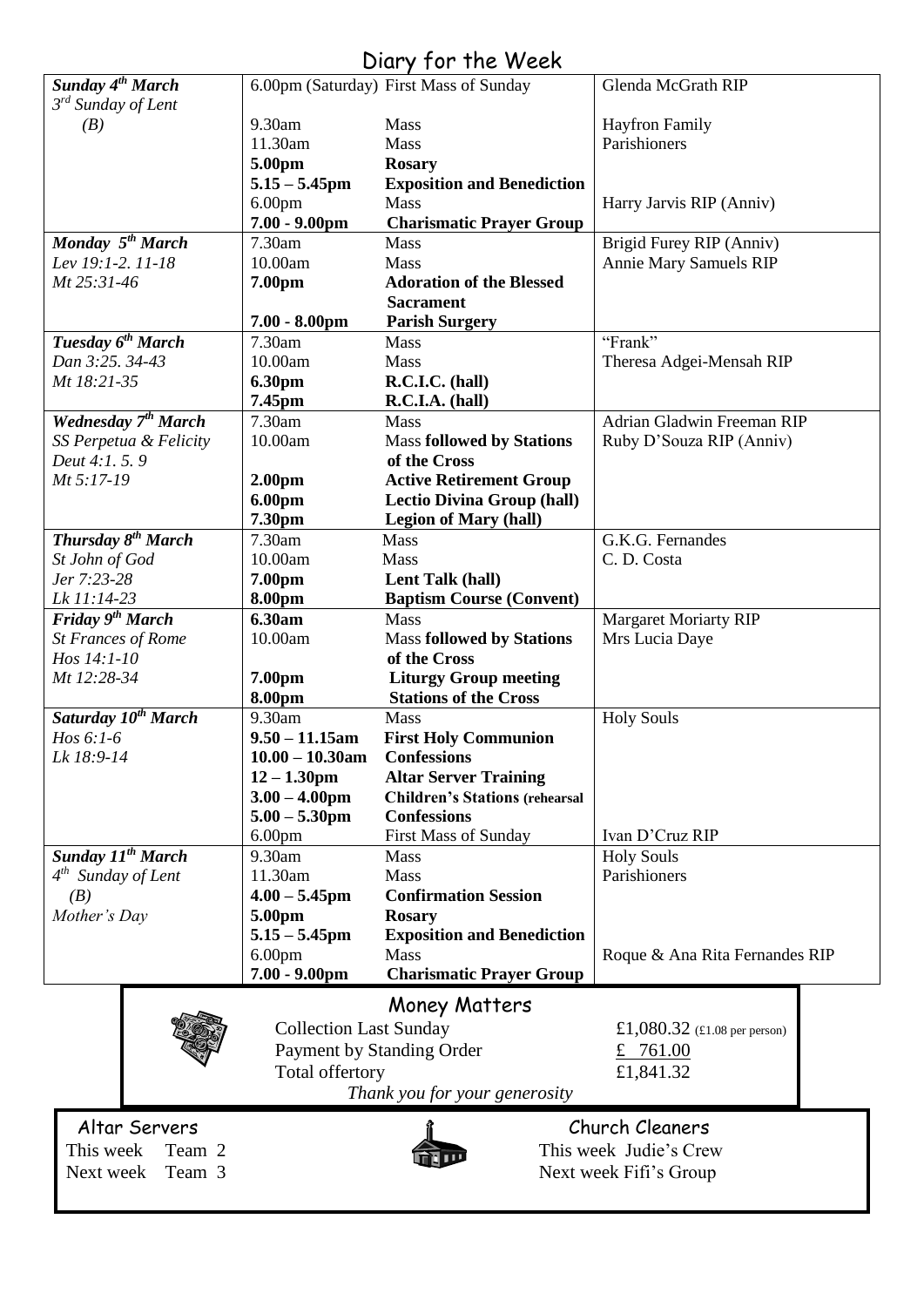# St. Andrew's Parish Notices

# **GIFT AID ENVELOPES 2018/2019**

Could parishioners who are using gift aid envelopes collect their new boxes during the weekends of  $11<sup>th</sup>$ March and  $18<sup>th</sup>$  March after Mass. The new tax year begins on  $6<sup>th</sup>$  April 2018. If you pay UK tax and are not in the Gift Aid scheme then please sign up so that the parish can benefit from the tax we could claim. We would not be able to claim any tax from HMRC if the monies are put in the baskets that come round every week. For example, a £10 donation in an envelope is worth £12.50 to the parish simply by joining the scheme at no extra cost to you. At present we only claim 25% of the money we could get back from the Government so please come along to speak with a member of the finance team for more information and how to join.

# **LENT 2018**

# **LENTEN MASSES IN CROYDON UNIVERSITY HOSPITAL**

There is Mass every Monday during Lent at 12noon. All are most welcome.

# **FRIDAY MASSES**

Please note that our usual 7.30am Mass will be at **6.30am** on Fridays. There is Mass every Friday morning at 8.30am at St James the Great School.

# **LENTEN DEVOTIONS**

Fridays 10.30am Stations of the Cross (led by parishioners) and at 8.00pm (led by different Parish groups) and also after 10am Mass on Wednesdays (led by parishioners).

This year Lent faith discussion sessions will take place on the Thursdays in Lent which commenced on 15<sup>th</sup> February and will continue after Easter. There is 10 sessions in all. We will be following the DVD course "Catholicism" presented by Robert Barron Bishop of Los Angeles. The Session this week is titled "Our Tainted Nature's Solitary Boast: Mary, the Mother of God". Sessions will commence at 7.30pm in the hall, which will be open at 7.00pm. Teas and coffees available before the session begins.

#### **CHILDREN'S STATIONS OF THE CROSS ON GOOD FRIDAY**

Children from St. Andrew's parish, years 1 to 6, who are interested in taking part in the Stations of the Cross on Good Friday please come along to rehearsal on Saturday  $10<sup>th</sup>$  March in the Church from 3.00-4.00pm in readiness for Good Friday 30<sup>th</sup> March at 10.00am to get costumes and be ready for Stations of the Cross. The younger children will carry banners and take part in the procession (you all get to dress up) and the older children who are good readers will read the stations.

**It is very important that all children involved attend the rehearsal and are available on Good Friday.** If you require any further information please contact Sheila Behan on 07989 977094.

# **CAFOD – FAMILY FAST DAY**

This Family Fast Day, our parish raised £1,360.76 to help end hunger and poverty around the world. This has been doubled by the UK Government, meaning a total of £2,721.52 has been raised so more of our brothers and sisters can live lives free from hunger. Thank you! Thank you for fasting in solidarity and please keep our brothers and sisters in your prayers throughout Lent.

#### **HELP NEEDED!**

Preparations for Good Friday are underway and help is needed to organise the Good Friday Walk of Witness. It is an ecumenical event and around 200 people attend. If you would like to get involved in the preparations please ring Mary Cameron (020 8689 8360 or 07928 670 639)

#### **ALTAR SERVERS**

Applications are now open for those young people in Year 5 and above who wish to become an Altar Server. The application forms may be found in the porch. The forms should be returned to the Priests'